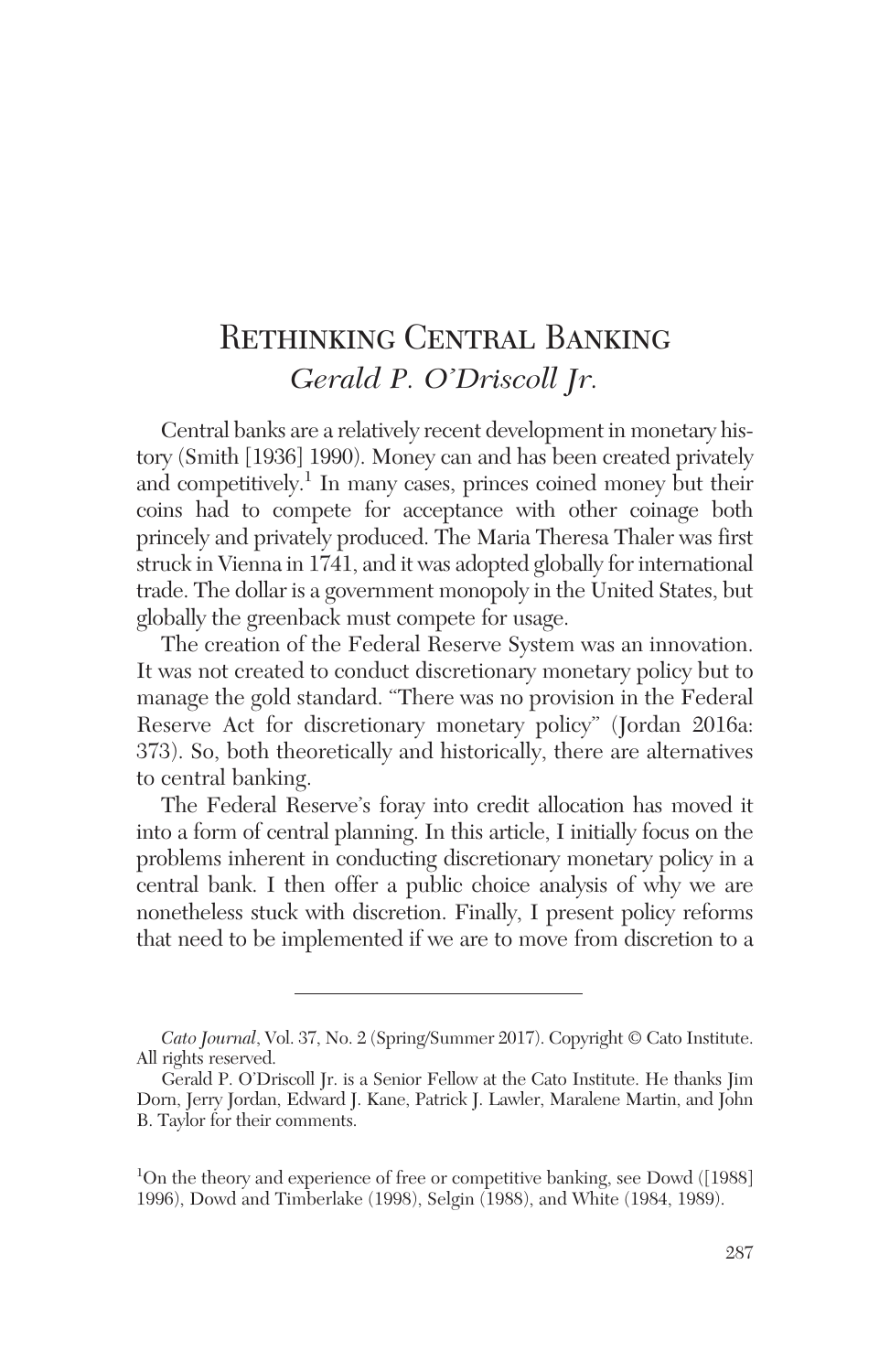policy rule. Congress, or at least the House of Representatives, has indicated a willingness to mandate rule-based monetary policy. It is important that these reforms be implemented in order that a rulebased policy can be successfully executed.

## The Knowledge Problem

The knowledge problem is most closely associated with F. A. Hayek, who emphasized that the knowledge needed for decisionmaking is localized and dispersed across the population.<sup>2</sup> In markets, prices economize on information and communicate what is needed for economic actors to make allocational decisions. That part of Hayek's argument is generally understood.<sup>3</sup>

There is more to Hayek's argument, however. Much relevant economic knowledge is tacit. Individuals have unarticulated knowledge vital to decisionmaking but no understanding or theory of why what they do works. As Caldwell (2004: 337) observed, "The dispersion of such knowledge is a permanent condition of life." It is permanent because tacit knowledge by its nature cannot be articulated and, hence, cannot be transmitted.

The knowledge problem is an obstacle to achieving intertemporal equilibrium even if money were neutral. The existence of monetary shocks greatly complicates the formation of intertemporal expectations. It also complicates the conduct of monetary policy. A central bank confronts the problem of assembling dispersed knowledge, some of which cannot even be conveyed. The problem of implementing an optimal monetary policy is conceptually the same problem confronting a central planning authority. Implementing optimal monetary policy requires surmounting the knowledge problem, which is impossible.

Milton Friedman presented his own take on the knowledge problem in Friedman (1968). He offered two propositions, the first being that monetary policy should do no harm. Too often, central banks violate that norm. Second, he argued that monetary policy should provide "a stable background for the economy" (Friedman 1968: 12–13). "We simply do not know enough" to engage in discretionary

<sup>&</sup>lt;sup>2</sup>This section borrows from O'Driscoll (2016).

 $3$ Hayek developed his argument in a number of papers collected in Hayek (1948). O'Driscoll (2016) provides specific citations to these papers.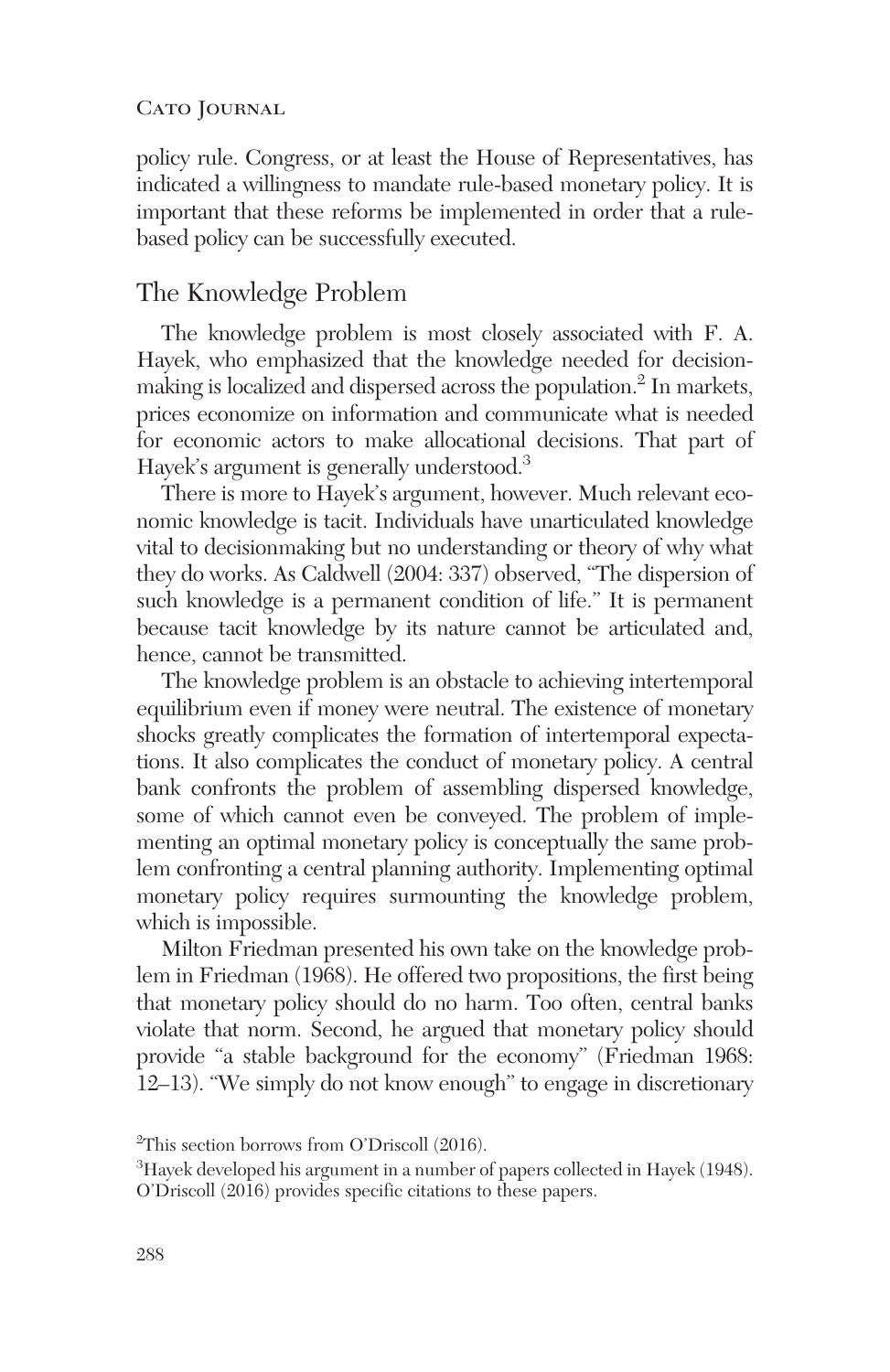monetary policy (Friedman 1968: 14). His analysis of the knowledge problem is what led to his advocacy of a simple monetary rule. The rule would minimize harm and provide a stable background. He did not believe that monetary policy was capable of increasing the economic growth rate. That depended on "those basic forces of enterprise, ingenuity, invention, hard work, and thrift that are the true springs of economic growth" (Friedman 1968: 17).

Friedman's awareness of the knowledge problem and his adoption of policy rules as a solution to it predate his AEA presidential address or even his work on money. "Friedman was already advocating rules . . . before his monetarist theoretical position came to fruition. But Friedman's case for rules did rely on a strong theoretical motivation: in particular, the possibility that stabilization policies might give rise to destabilization of the economy" (Nelson 2015: 204). The conviction that, in a world of uncertainty, stabilization policies might actually destabilize the economy is what most united Hayek and Friedman. Both the Great Depression and the Great Recession exemplify that dynamic—stabilization policies destabilizing the economy.

Other monetary economists followed in the Hayek-Friedman mold of emphasizing uncertainty in policymaking. Karl Brunner and Allan Meltzer are notable examples, and Meltzer (2015) reprises their contribution. Axel Leijonhufvud (1981) emphasized the role of information in economic coordination. These monetary economists all had a UCLA connection, which is where Chicago and Vienna intersected. Other, nonmonetary UCLA economists who contributed to the economics of uncertainty were Armen Alchian (1969) and Thomas Sowell ([1980] 1996). Today, John Taylor's work follows closely in that tradition. The Monetary Policy Rule website provides a useful compendium of recent articles (Taylor 2016a).

## Fed Governance: Bureaucracy and Incentives

Conti-Brown (2016) is highly critical of the Fed's structure, which he views as causing governance problems and a lack of democratic accountability. He recommends changing it by eliminating the private-component resident in the reserve banks from monetary policymaking. Reserve banks are private institutions and their presidents are not political appointees. According to Conti-Brown, the Fed's structure is a mistake and it needs to be fixed.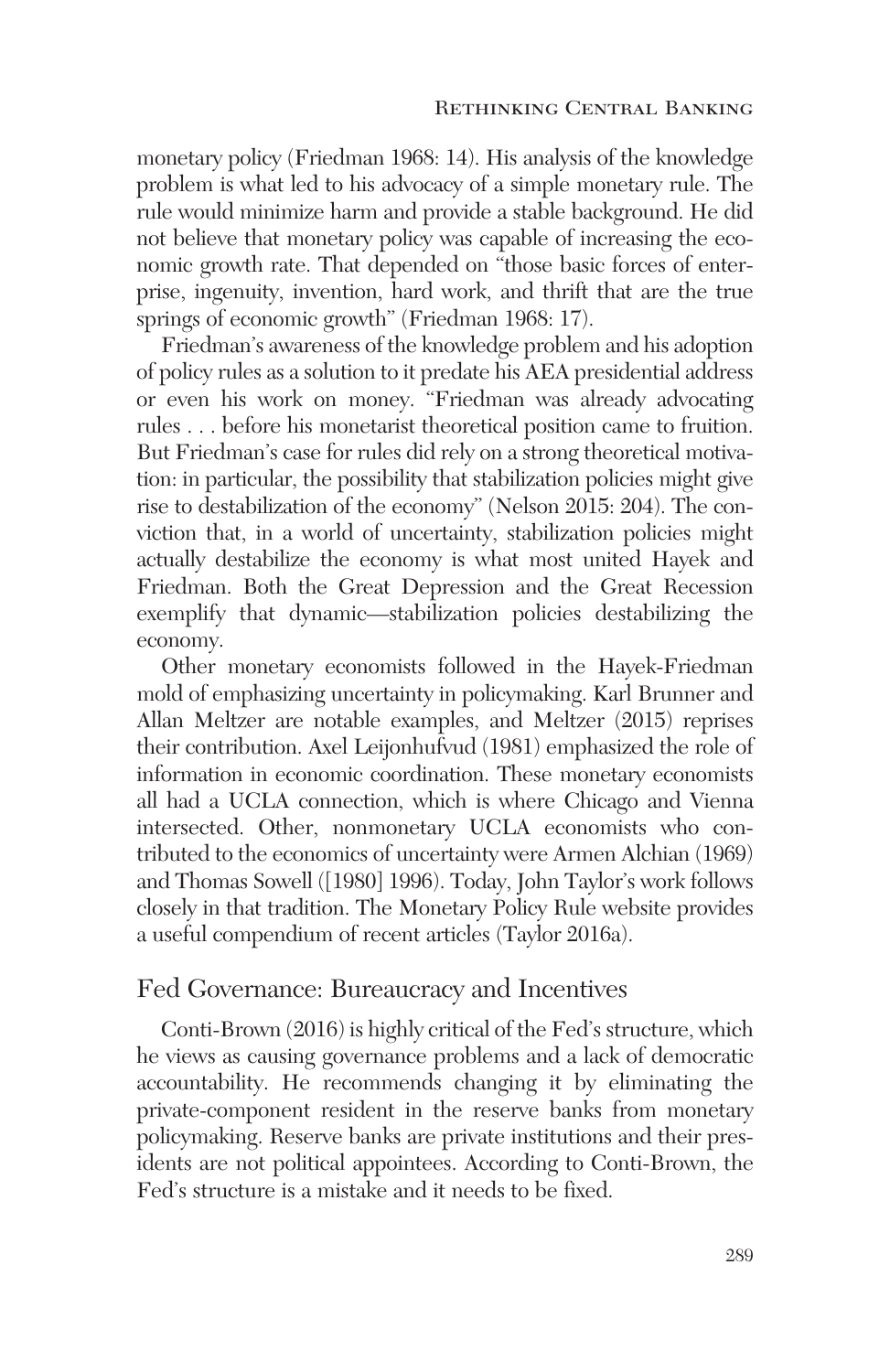Decades earlier, Kane (1980) looked at the same reality and found the "murky lines of internal authority" serve identifiable political goals. "Once the Fed is viewed as a policy scapegoat for elected officials, these developments emerge as intelligible adaptations to recurring political pressures" (Kane 1980: 210).4 In Kane's analysis, if macroeconomic outcomes are good, politicians can claim credit for them. If outcomes are bad, politicians can blame the Fed. Central bank discretion and "independence" benefit both sides. Fed officials are not bound by rules and thus enjoy the sense of power that comes with discretion. Politicians are happy to grant that discretion because it allows them to scapegoat the central bank. If the Fed were effectively rule-bound, then politicians could only blame themselves for choosing the rule.

The last thing politicians want is to have the buck stop at their desk. So they tolerate ambiguity in Fed governance, nontransparency in policymaking, and long tenure for Fed officials. These features provide plausible deniability for both the administration and Congress. Fed officials, in turn, get power and prestige, which are valuable nonpecuniary returns. There is symbiotic rent seeking by Fed officials and politicians. The two sides feed off each other to their mutual benefit.

Conti-Brown (2016: 109) is particularly critical of the Reserve Bank structure because it impedes democratic accountability. In a public-choice analysis, however, the last thing politicians crave is accountability. With respect to fiscal policy, politicians love to spend without levying taxes to pay for the spending. So future, unspecified taxes (debt finance) are preferred to present taxes. If taxes are levied, nontransparent taxes are preferred. The corporate income tax is an example.

The preference for dispensing benefits without providing for the financing of those benefits exhibits blame avoidance, which Weaver (1986) identified as the main goal of politicians generally. Voters exhibit "negativity bias." Perceived losses are punished more than perceived benefits are rewarded. So politicians engage in strategies to avoid blame. Two of those are passing the buck and finding a scapegoat (Weaver 1986: 386–88). Creating independent agencies

 $4$ Kane (2016: 210) described "the Fed's special bureaucratic features" as "its independence, its acceptance of impossible policy assignments and its murky lines of internal authority."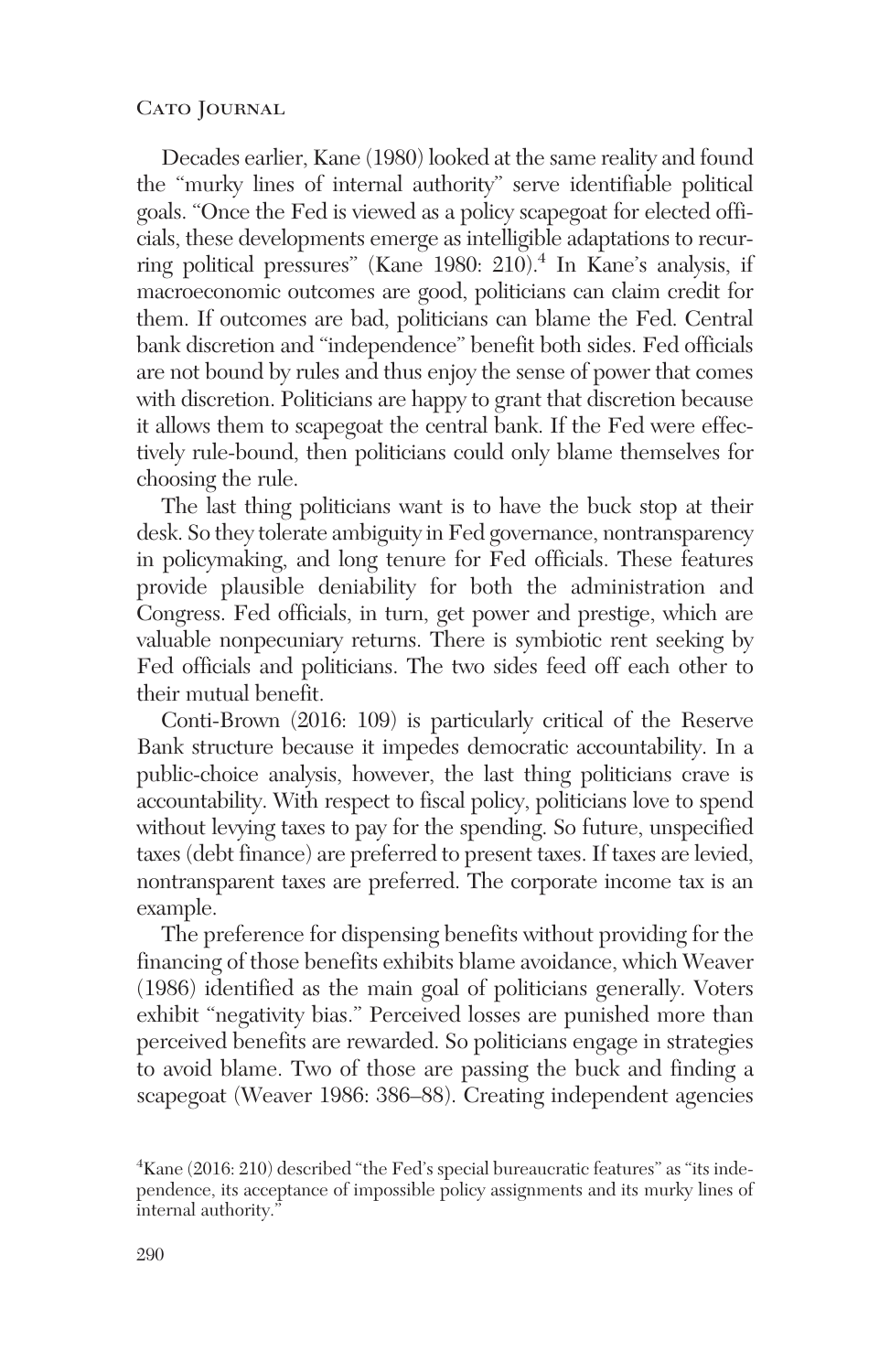is one way to pass the buck, and scapegoating is a fall back. So Weaver (1986), drawing from the political science literature, confirmed the intuition of Kane (1986), which focused just on monetary policy.

When it comes to monetary policy, it is in the interest of Congress and the president not to compel the Fed to specify a complete monetary strategy. "The advantage that I see is that by leaving the Fed high command a substantial amount of ex ante discretion, elected officials leave themselves scope for blaming the Fed ex post when things go wrong" (Kane 1980: 206). What for Conti-Brown is a defect in Fed governance is for a public-choice theorist like Kane a desirable feature for rent-seeking politicians and Fed officials.

A public-choice analyst would agree with Conti-Brown that nothing like optimal policy would be the outcome of the current system. But the analyst would also agree with Kane (2016: 200) that it is a "utopian conception of Fed intentions" to characterize monetary policy as pursuing optimality.

Monetary policy is not neutral. For instance, some identifiable private interests are inordinately sensitive to changes in interest rates. What Kane (1980: 207) describes as "the low-interest lobby" resists increases in interest rates. The lobby puts political pressure on their representatives to avoid rate hikes. Politicians need a central bank that is responsive to these pressures. Incompleteness in monetary strategy is the answer.

The Federal Reserve has been signaling for approximately two years its intentions to implement a program of rate increases. It succeeded in implementing only a one-quarter point increase in shortterm interest rates in December 2015. It did not raise rates again until December 2016, again a one-quarter point increase.

A letter to the Editor of the *Wall Street Journal* by Congressman Scott Garrett (2016) specifies one channel by which political pressures are applied to the Fed.

As I pointed out to Chairwoman Janet Yellen during a congressional hearing last year, her own calendar reflects weekly meeting with political figures and partisan special-interest groups. Even more troubling, there is a long history of Fed chairs or governors serving as partisan figures in the Treasury or the White House before their appointment. So while the Fed is quick to decry any attempts at congressional oversight, it cannot credibly claim to be politically independent.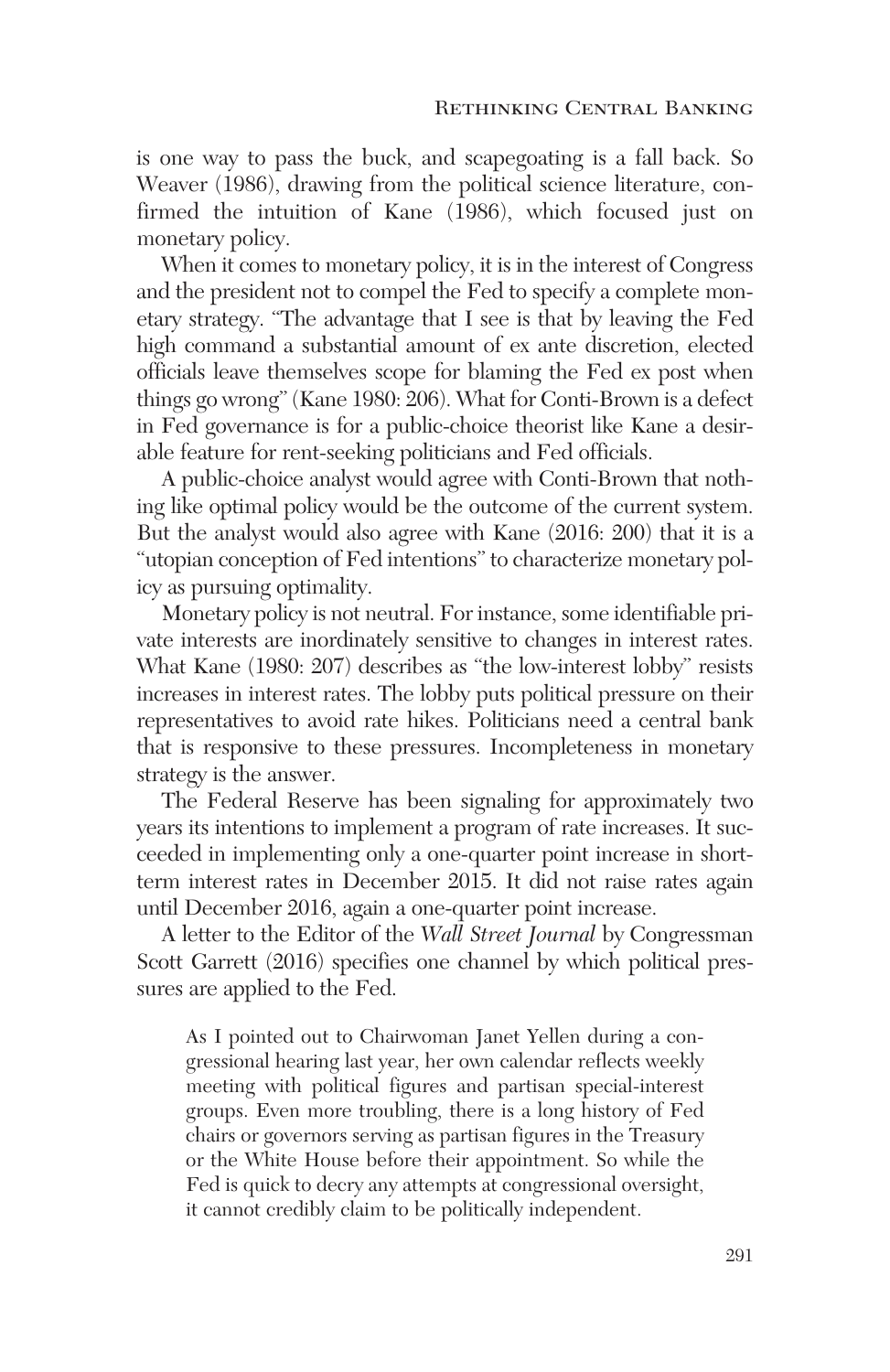Garrett's letter reveals that, while all elected politicians share a common interest to stay elected and retain power, their interests divide along partisan lines. There are also conflicts between the branches of government.

In sum, a public-choice approach to analyzing monetary policy is useful in rendering intelligible otherwise murky aspects of monetary policy and Fed governance. The analysis reveals there is political symbiosis between the central bank and government. And, finally, it clarifies that the Fed is not politically independent (Cargill and O'Driscoll 2013).

## Central Banking and Central Planning

The dollar is an evolved currency that was in use in the American colonies long before it was adopted and defined by the Currency Act of 1792. Dollar notes were issued by private banks against specie. The Union issued Greenbacks to finance the Civil War. The National Banking Act established a new system of private currency issue denominated in dollars. After the Civil War until 1879 (the resumption of gold payments), the Greenbacks circulated side by side with gold. The National Bank System was in place until the creation of the Federal Reserve System in 1913 (Friedman and Schwartz 1963).

As already noted, the Federal Reserve System was not created to engage in discretionary monetary policy. (It would be anachronistic to impute such an idea to the System's creators.) Only in 1933 was the link to gold severed domestically; only with the closing of the gold window in 1971 was the linkage broken internationally. The dollar was only then a purely managed currency (Eichengreen 2011).

There is no playbook for a managed fiat currency that also serves as the global currency. It has been a work in progress. Domestically, the Great Inflation was followed by the Volcker Era and then the Great Moderation. Many observers thought the Fed and other central banks had finally got it right (Friedman 2006). A housing bubble was already pumped up, however, and soon we had a housing bust and a global financial crisis (Taylor 2009).

Under Chairman Ben Bernanke, the Federal Reserve responded with unprecedented and unconventional monetary policy. There were many aspects to the policy; I will focus on just one: credit allocation. The credit allocation took many forms: special loans to particular financial firms (both banks and nonbanks), and even to commercial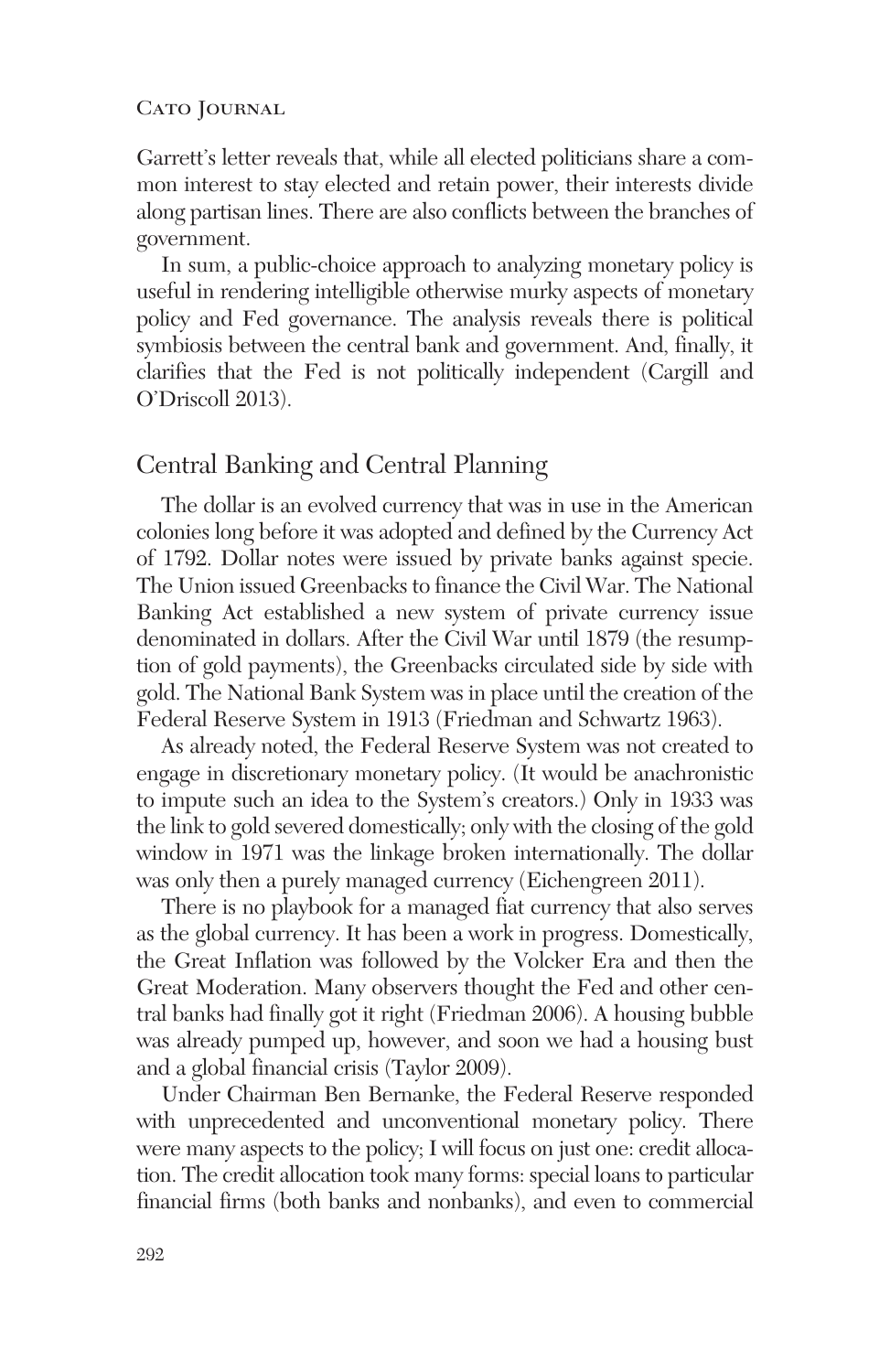firms, was one channel. So, too, were the aggressive purchases of mortgage securities and long-dated Treasuries. Those purchases benefited the financial firms selling them to the Fed, who might otherwise have been forced to sell the securities at market prices. Additionally, the housing industry benefited by what amounted to a bond-support program for housing securities. These aggressive asset purchases called into question any claim of Fed independence.

The Fed celebrates the 1951 Accord with the Treasury as its Independence Day (Hetzel and Leach 2001: 33). By committing to maintaining short-term interest rates near zero and long rates at low levels, however, the Fed effectively surrendered that independence (Meltzer 2016).

The Fed for now has suspended quantitative easing. Janet Yellen's speech at the 2016 Jackson Hole Conference, however, put future bond purchases squarely in the Fed's toolkit (Yellen 2016). In any case, the Fed continues to maintain the size of its balance sheet by replacing maturing securities. It remains a significant holder of mortgage securities and thus continues to influence the allocation of credit. That was the intent of the bond-buying program when Bernanke announced it at the 2010 Jackson Hole Conference (Hummel 2011: 510).

Hummel (2011) strongly criticized Bernanke's credit allocation policies, now also followed by Yellen. Hummel (2011: 512) charged that "central banking has become the new central planning." The new policy is dangerous for the economy and for the central bank itself.

As an institution, the Fed was formally held in high esteem. Not so anymore. On the political right and left, there is great hostility to the institution. Fed Chairwoman Janet Yellen commands respect from only 38 percent of Americans while Alan Greenspan, in the early 2000s, gained the confidence of more than 70 percent (Hilsenrath 2016: A6).

The Fed jealously guards its political independence and acts aggressively to maintain it. Fed officials have vigorously opposed efforts by Congress to institute a policy audit—even though the Fed's expanded balance sheet and forays into credit allocation are the greatest threats to its putative independence. As former Fed Governor Kevin Warsh (2016: A11) recently put it, "Central bank power is permissible in a democracy only when its scope is limited, its track record strong, and its accountability assured." Today's Fed fails on all three counts.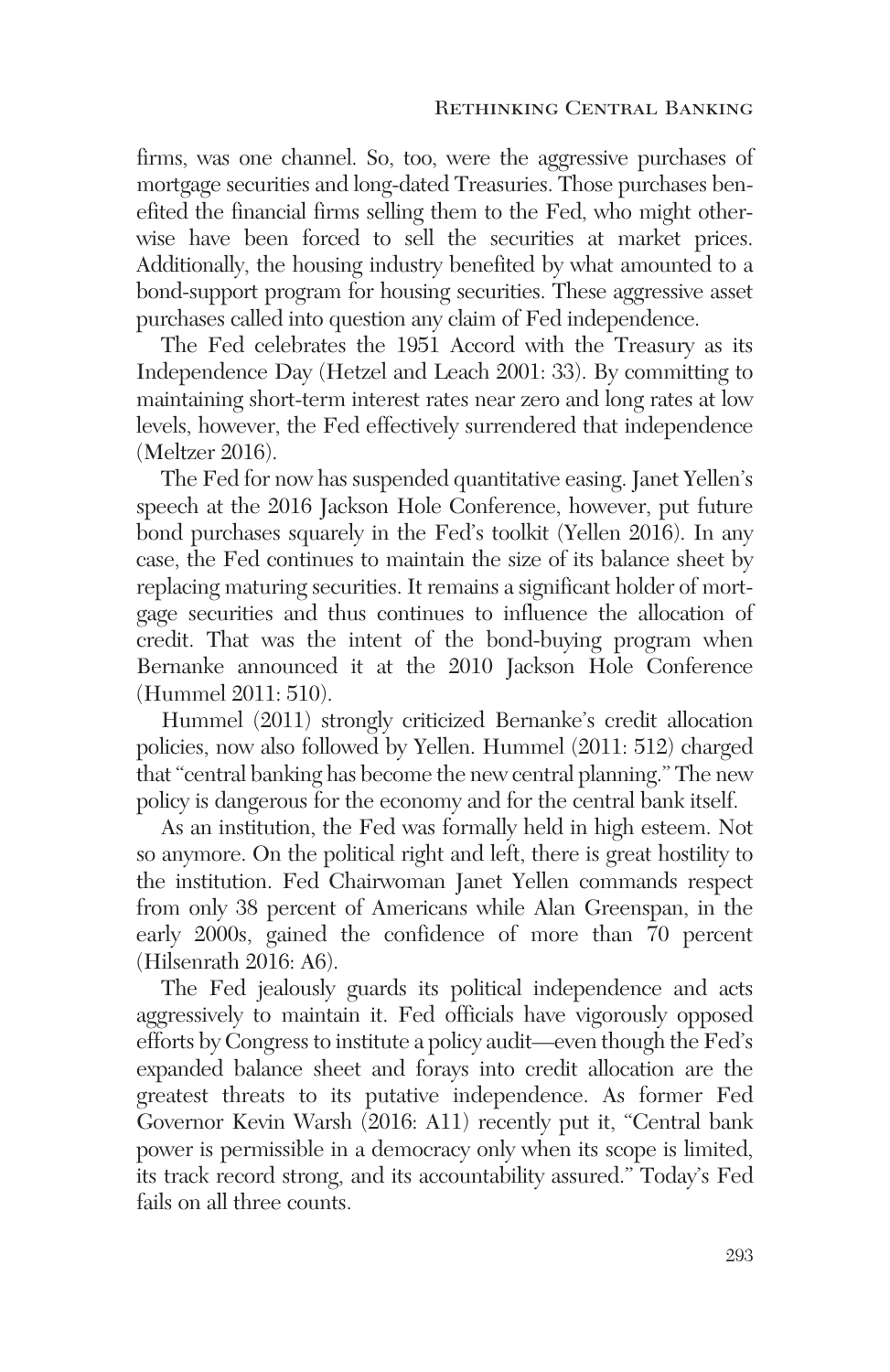## Reforming the Fed

Downsizing the Fed's balance sheet is a necessary condition for implementing a sound monetary reform. Any central bank with a balance sheet of \$4.5 trillion is going to find itself in the business of allocating credit. In the Fed's case, its balance sheet grew because of its foray into supporting housing finance. Even if it had ballooned its balance sheet by traditional purchases of Treasury securities, there would be calls for the Fed to support this or that sector. There have already been calls for the Fed to purchase student loans. There will surely be calls to bail out public pension funds (*Wall Street Journal* 2016). Come the next major municipal bond crisis, surely some will suggest a central bank bailout. Who will save the finances of the state of Illinois if not the Fed?

If the Federal Reserve were the politically independent institution that it claims to be, its overseers would long since have begun to shrink its balance sheet to avoid being called upon to implement financial rescues of politically connected groups. In its downsizing, the Fed should have rid itself of mortgage-backed securities. Yet Fed officials luxuriate in their role of dispensers of public capital. As the editors of the *Wall Street Journal* (2016) have observed, "the Fed is now a joint venture partner with the biggest banks."

There are also technical problems created by the Fed's expanded balance sheet and its move out of short-term, highly liquid Treasury securities into long-dated bonds.<sup>5</sup> Commercial banks are no longer reserve-constrained. Nearly all of the reserves on the Fed's balance sheet are in excess of what is required for banks to hold. For that reason, few federal funds are traded. Influencing the availability and cost of federal funds has been the traditional way the Fed has conducted monetary policy. There is scant demand for federal funds in a world in which reserves are abundant.

Traditionally, when the Fed wanted to tighten money and credit, it would sell Treasury bills to absorb reserves and put upward pressure on the fed funds rate. But the Fed has not had bills on its balance sheet for some time, so it cannot affect the fed funds rate directly by acting on the asset side of its balance sheet. Instead, the Fed has taken actions on the liability side of the balance sheet by

<sup>&</sup>lt;sup>5</sup>Iordan (2016b) deals with these issues in more detail.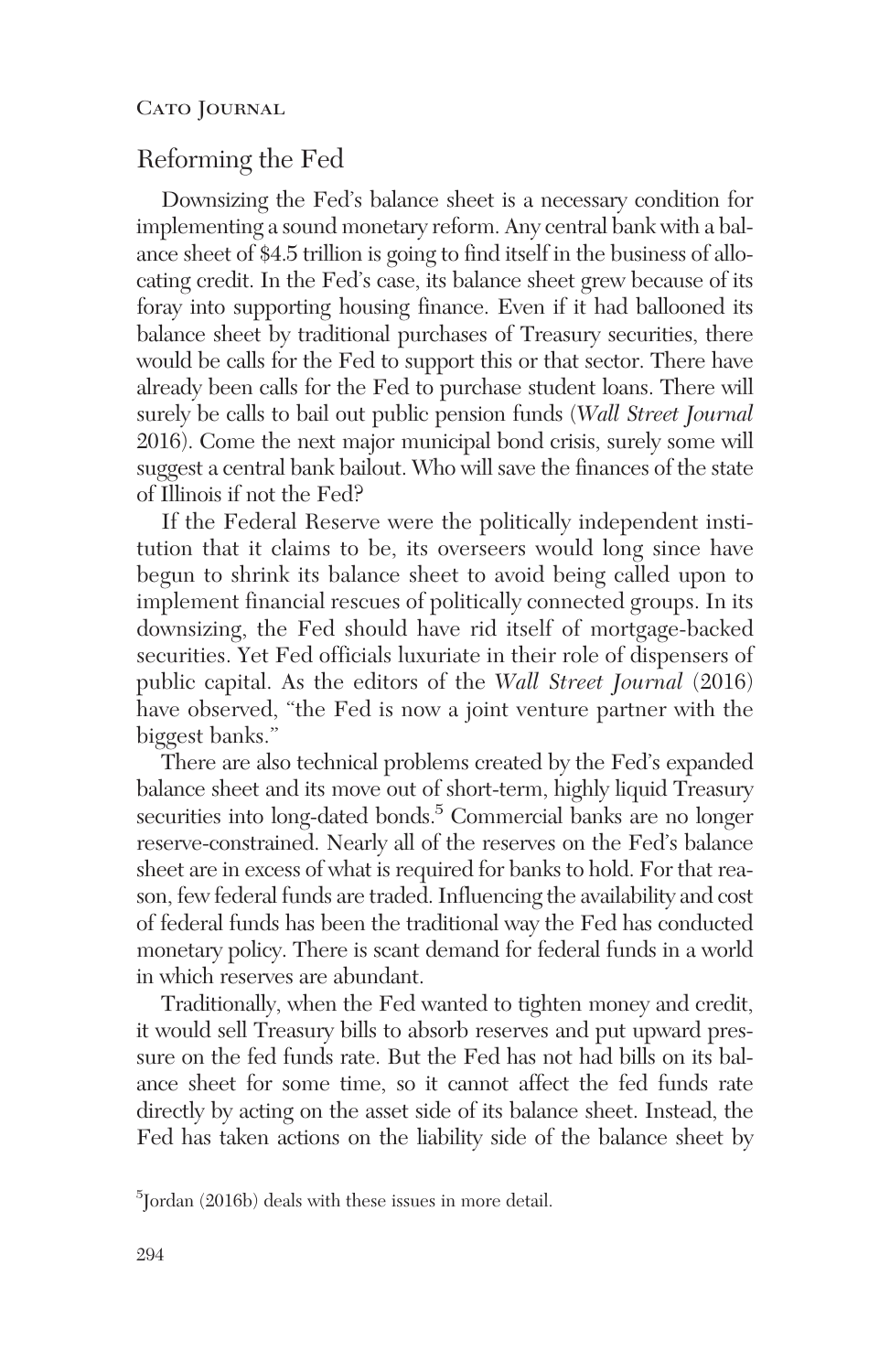paying interest on reserves (IOR) and on reverse repurchase agreements.<sup>6</sup> It is counting on arbitrage to move the fed funds rate in tandem. Even if somewhat successful so far, the policy actions are a rather meaningless exercise. The fed funds market no longer plays the role it once did in allocating credit among banks. And the administered rates the Fed is paying are not succeeding in keeping other, market-set short-term interest rates moving in tandem. For instance, when IOR is 50bp and interest on reverse repurchase agreements is 25bp, the four-week Treasury bill was 10bp on September 26, 2016, and 16bp on September 27th. These are not cherry-picked rates. As Jordan (2016b: 26) details, after the Fed's December 2015 hikes in administered rates, "yields of market-determined interest rates subsequently *fell* and remain below the levels that prevailed before the increase in administered rates."

At a minimum, the Fed should commence letting maturing obligations roll off its balance sheet. It should also sell some longerterm securities to move the process of downsizing the balance sheet along. The goal is get banks reserve-constrained so that the Fed can conduct conventional monetary policy. The Fed has thus far refused to do either. In its statement on "Policy Normalization Principles and Plans," the FOMC promised to "normalize the stance of monetary policy." It will do so "when it becomes appropriate." The statement is vague not only as to timing but also as to what its balance sheet will look like after normalization (Taylor 2016b: 716–17).

Reigning in emergency lending (Section 13 (3) of the Federal Reserve Act) is essential to keeping the Fed out of credit allocation and lending to politically favored entities (banks and nonbanks). As long as the central bank retains emergency lending powers, it will be in the credit allocation business. Any lending to markets for liquidity reasons can be accomplished via open market operations.

With these changes in place, advocates of monetary rules have a way forward. There would be no more technical impediments to implementing the Taylor rule or NGDP targeting, or still another monetary rule. Serious discussion of which rule to choose could begin. With the bloated Fed balance sheet, however, such discussions are premature.

<sup>&</sup>lt;sup>6</sup> Jerry Jordan was among the first to observe that the Fed is now operating entirely on the liability side of the balance sheet.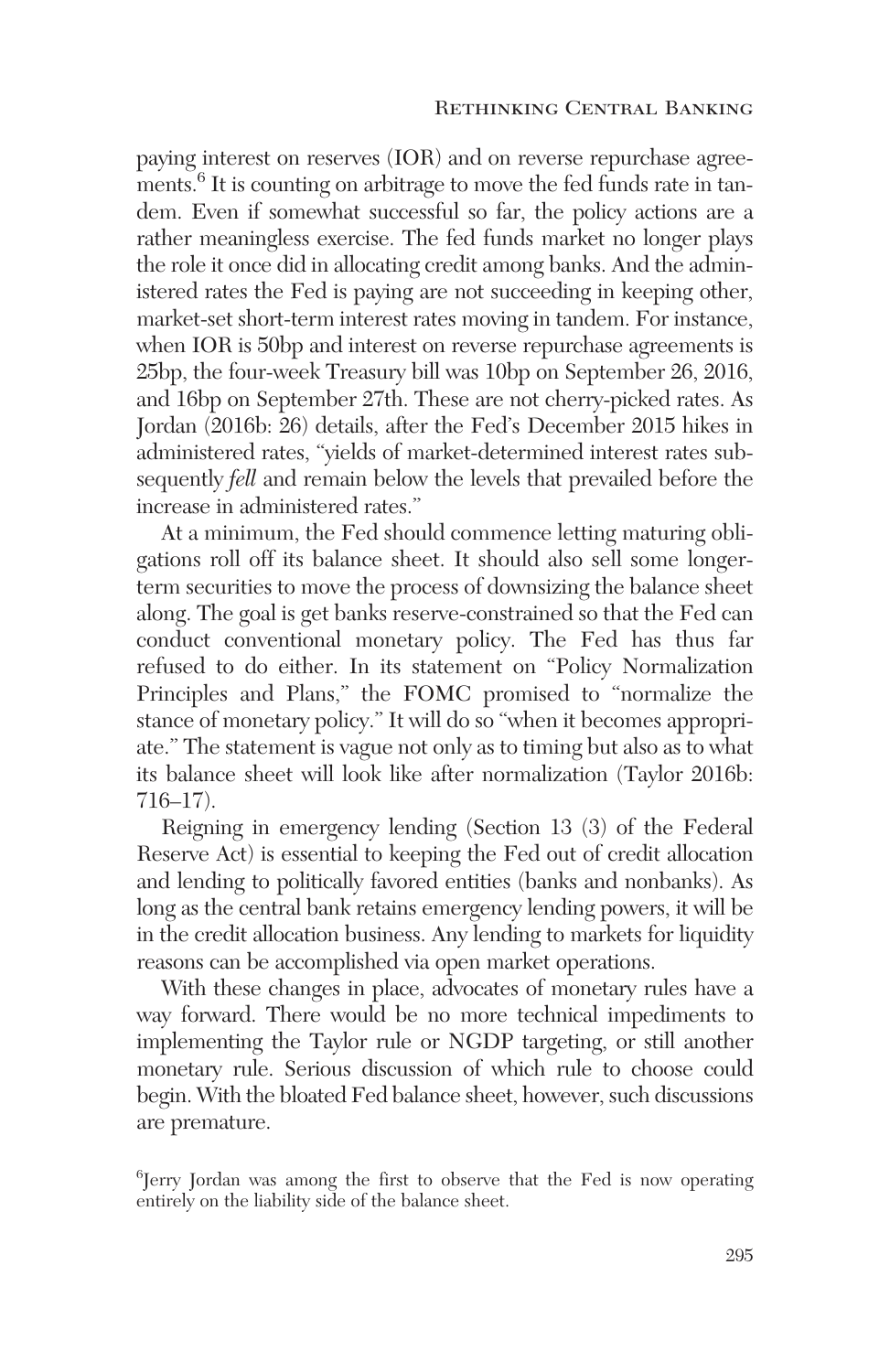### Reserve Banks

I want to deal briefly with the recurring question of the status of the reserve banks and their presidents. Conti-Brown (2016) has most recently resurrected the issue. He treats their existence as solely the result of a political compromise by President Woodrow Wilson between two competing plans (the 1910 Aldrich Plan and the 1912 Glass Plan). He thus views the reserve banks solely in political terms (Conti-Brown 2016: 20–23). He all but ignores the economic function of the presidents. The closest he comes to acknowledging that is when he quotes Wilson: "We have purposely scattered the regional reserve banks and shall be intensely disappointed if they do not exercise a very large measure of independence" (Conti-Brown 2016: 22).

The economic justification today for the regional reserve banks is to provide economic policy perspectives from around the country. Without that input, only the policy elites of Washington and New York would be heard. To say they are insular and out of touch with people in most of the rest of the country would be an understatement. The energy industry is concentrated in the Kansas City and Dallas Federal Reserve districts; agriculture is concentrated there and in other districts; and so on. Simply put, the reserve bank presidents are there to prevent group think and be able to back up their views by voting on monetary policy. That, I submit, is the gravamen of Woodrow Wilson's argument.

If I were to criticize the presidents, it would be for not dissenting more often. Too many have gone along to get along. If the presidents don't exhibit their independence more often, they will undermine the best argument for their existence. Happily, at the September 2016 FOMC meeting, three presidents dissented from the policy: Esther George (Kansas City), Loretta Mester (Cleveland), and Eric Rosengren (Boston).<sup>7</sup> Perhaps the presidents have got back their policy mojo, and the FOMC will function as intended.<sup>8</sup> The unanimous vote for a rate increase at the December meeting involved the

 $\mathrm{^{7}Three}$  dissents at a meeting is a large number, but not unprecedented. Thornton and Wheelock (2014) analyze the history of FMOC dissents.

<sup>&</sup>lt;sup>8</sup> Fed governors, once active dissenters, have almost ceased to dissent. There have been only two dissents by governors since 1995 (Thornton and Wheelock 2014: 225).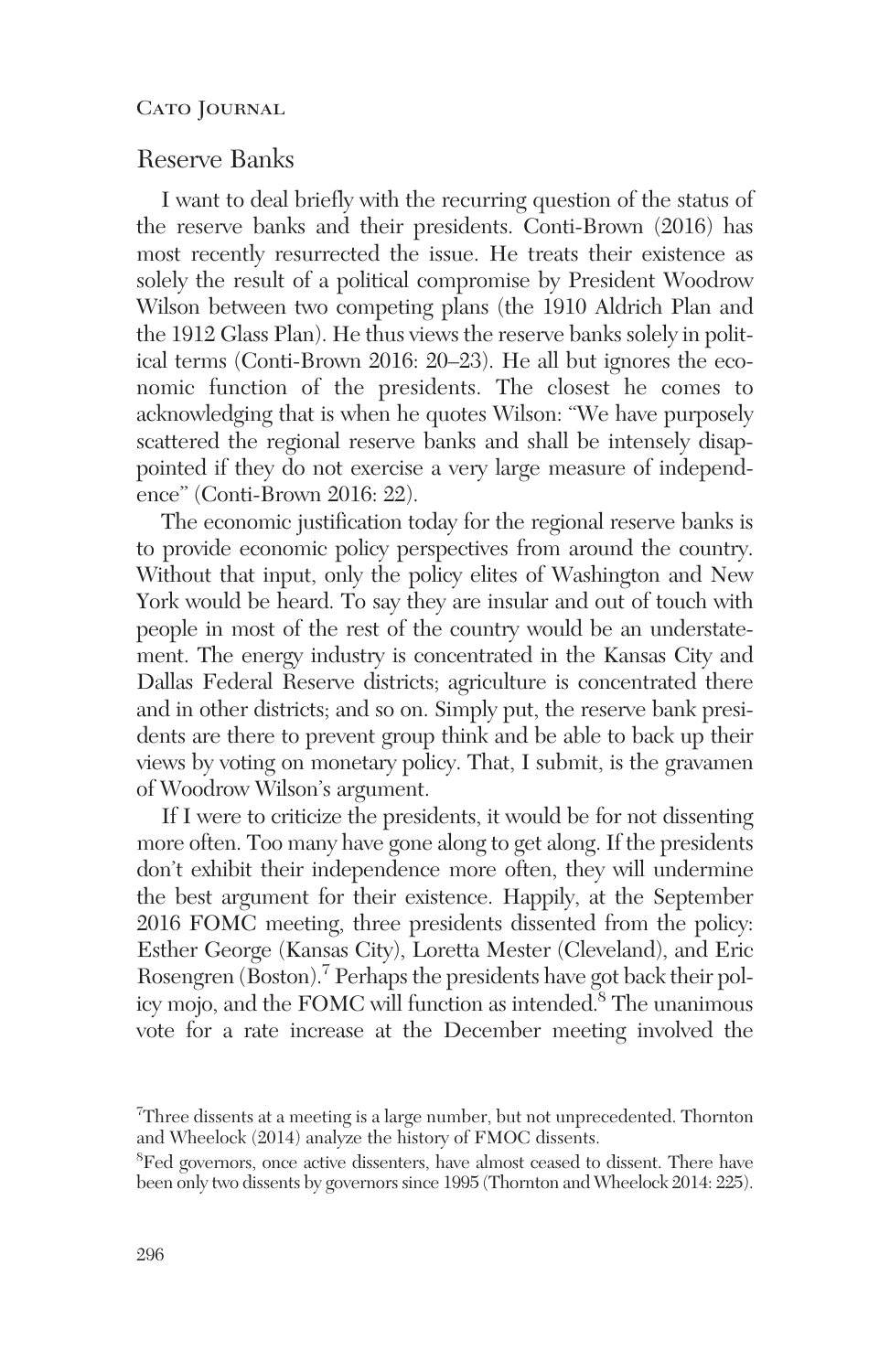committee's adopting the policy advocated by the dissenters at the earlier meeting. Dissenting worked as it should.

I will not respond to Conti-Brown's arguments in detail. He thinks the reserve banks are unconstitutional, but other legal scholars disagree.9 He is mightily offended because the banks are private entities performing a public function. When they were created, however, providing a national currency was not considered an inherently governmental function. Moreover, operating a clearinghouse, which the reserve banks took over from clearinghouse associations owned by commercial banks, was not considered an inherently governmental function. So banker involvement in the reserve banks made sense. Conti-Brown (2016: 105) grudgingly acknowledges that the involvement of commercial bankers in Federal Reserve banks has been reduced. I, for one, would have no objection if it were reduced further. But getting rid of the decentralization in the Federal Reserve System would be a policy blunder. Meltzer (2016) argues the role of reserve banks should be strengthened and suggests allowing all 12 presidents to vote at every FOMC meeting.

My principal objection to Conti-Brown's jihad against reserve banks is that it is beside the point and a distraction in the current circumstance. Abolishing the reserve banks would not address any pressing monetary policy issue of the day. It would not address the Fed's bloated balance sheet, credit allocation, emergency lending, or lack of monetary rules. Conti-Brown wants the Fed to be more democratic. From a public-choice perspective, that goal translates into the Fed being even more political. It has already become too political; no more of that influence is needed.

## Conclusion

In 1913, Congress took a wrong turn when it enacted the Federal Reserve Act. Other, better reforms were available. An asset-based currency would have provided an elastic currency (Selgin 2016). In both the Great Depression and the Great Recession, the Federal

<sup>&</sup>lt;sup>9</sup>Walker Todd (2016) is one who disagrees. According to him, the reigning precedent is McCulloch v. Maryland decided in 1819. The structure of the Federal Reserve System has survived all constitutional challenges.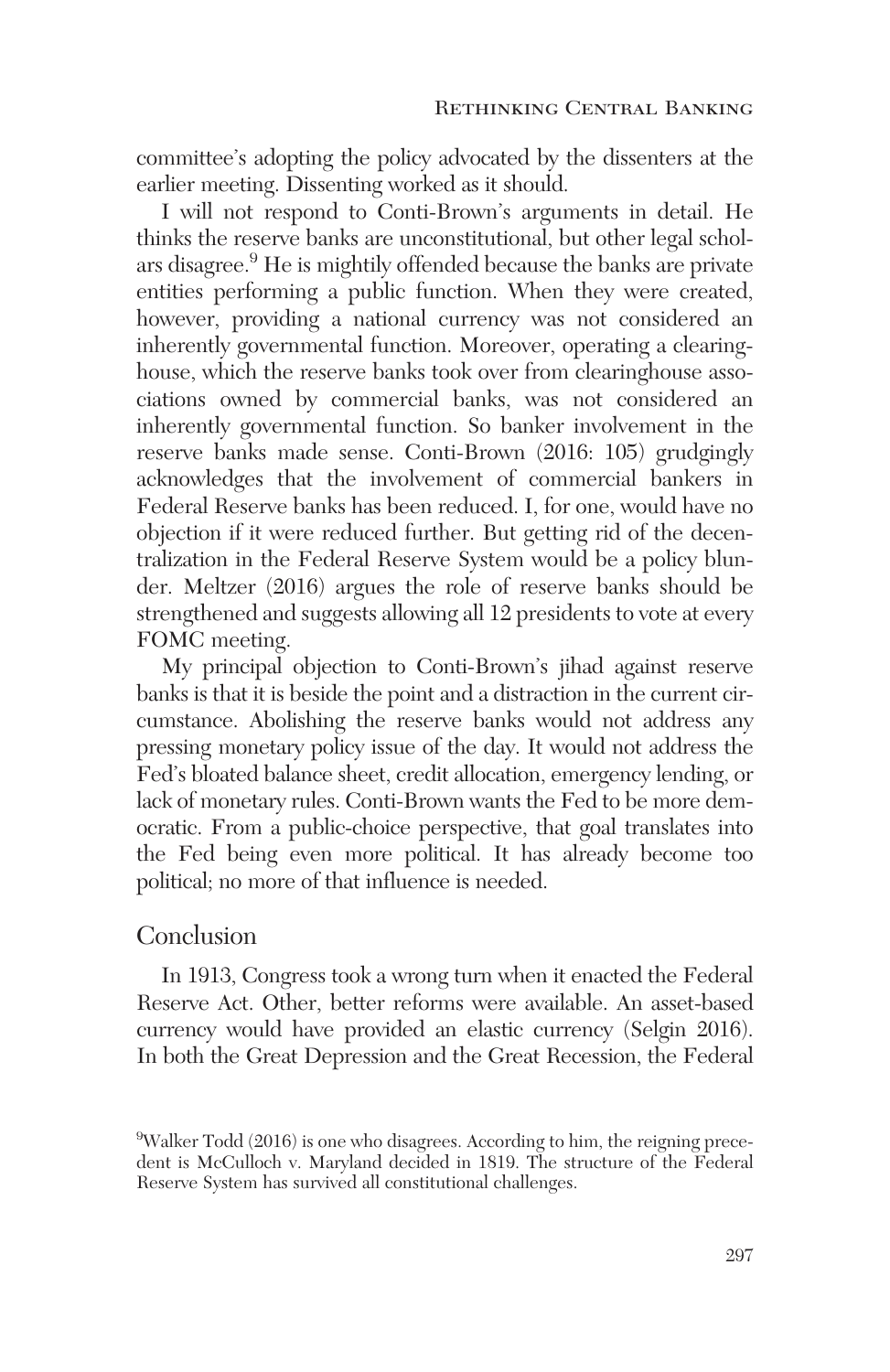Reserve failed to provide elastic credit in a timely fashion.<sup>10</sup> Before the Fed, the existing clearinghouses provided emergency cash in times of liquidity crises. That provision was found to be extra-legal. The practice could have been legalized without creating a central bank.<sup>11</sup>

We are where we are. That statement is not to take a position on alternatives to central banking. The most likely alternative would involve the development of digital currencies with wide usage. There are many obstacles to the emergence of alternative currencies, however, of which anti-money laundering laws are just one. We are certainly talking a decade or more before a private currency alternative to central banking could emerge.<sup>12</sup>

What to do in the interim? We cannot simply wait and see how quickly the world of digital money develops. There will be lot of monetary misconduct in the interim. The goal should be to restrain and contain the Fed in the future and to roll back central bank overreach. That includes downsizing the Fed's balance sheet and ending emergency lending.13 Credit allocation should cease, and the Fed's regulatory powers under the Dodd-Frank Act need to be curtailed.

12And there are contrary forces working against digital currencies. See Lemieux (2016). 13The Dodd-Frank Act includes a limited reform of emergency lending. The Fed can no longer employ emergency lending to bail out a single institution, but only to "any participant in any program or facility with broad-based eligibility" (quoted in Conti-Brown 2016: 156). I agree with Conti-Brown's skeptical assessment, however, that "the Fed's lawyers have shown themselves to be very able at defining structures and entities in a way that is consistent with the law's letter but still aimed at unfettered deployment of emergency funds" (Conti-Brown 2016: 300, n14). It would take more than this limited provision to curtail emergency lending by the Fed. Walker Todd, a former Fed lawyer himself, points out that the really effective emergency lending in the 1930s was accomplished by the Reconstruction Finance Corporation, an agency created by an act of Congress. It moved from lending to equity investments in companies. Whatever one's view of the desirability of bailouts, it is fiscal policy. Fiscal policy is properly the prerogative of Congress rather than a central bank. See also Taylor (2016b: 717).

<sup>&</sup>lt;sup>10</sup>In the summer of 2008, the Fed was sterilizing credit provided to individual institutions. In effect, Chairman Bernanke failed in his famous promise to Milton Friedman never to repeat the mistakes of the 1930s.

 $11$ For more on the alternatives and the Fed's historical performance, see Selgin, Lastrapes, and White (2012).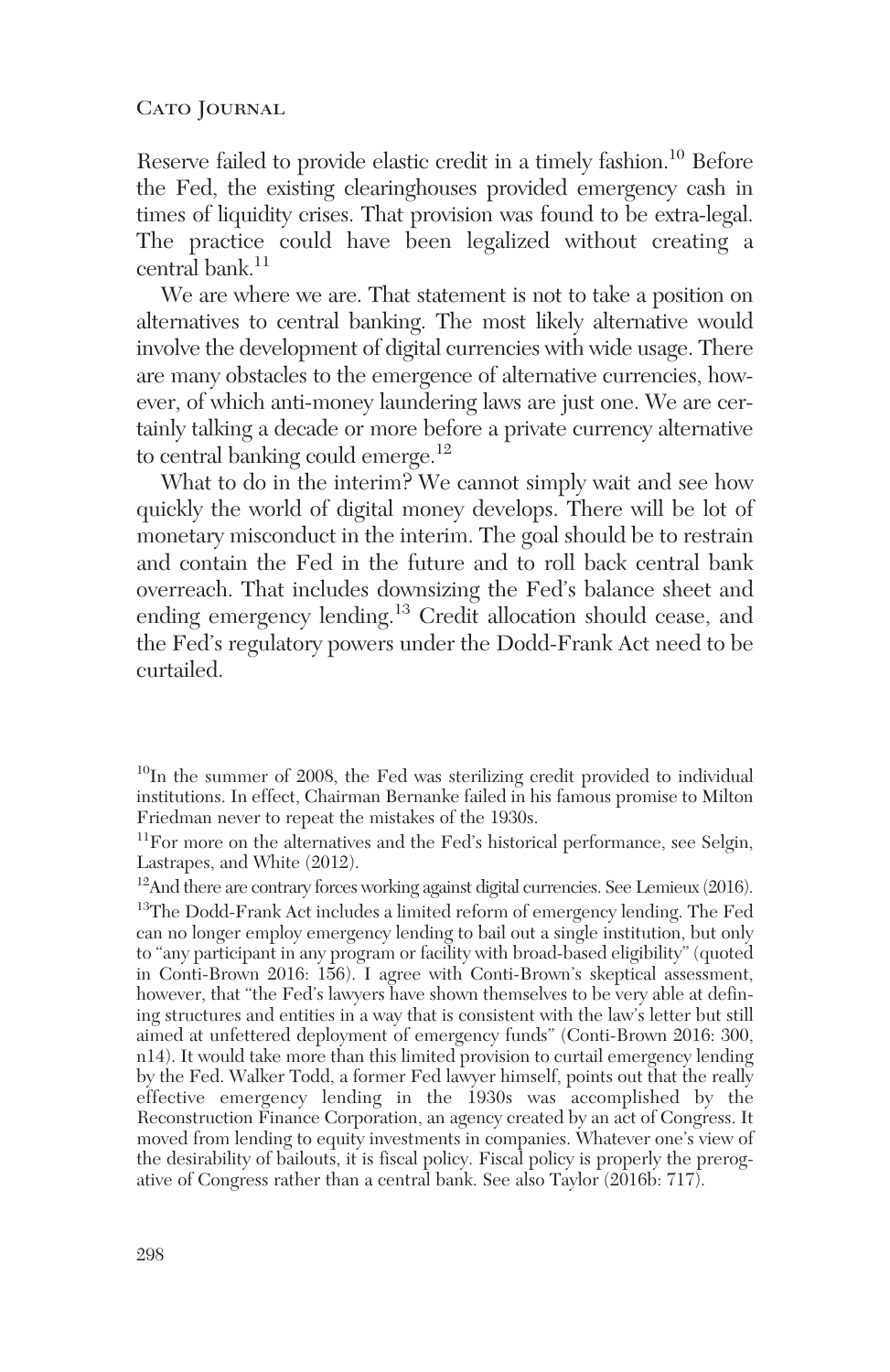There was a time when ordinary people did not know who or what a Fed chair was. High Federal Reserve officials were not the most important economic policymakers for the country. Genuine reform of the Federal Reserve would restore anonymity to the Fed and put economic policymaking back where it belongs—with Congress and the president. This position is in the spirit of Friedman's admonition that monetary policy should provide a framework within which private planning and decisionmaking take place.

Congress has unquestioned authority on monetary policy. Getting it to assert that authority means overcoming its inclination to delegate excessively its authority (passing the buck). At least the House of Representatives has shown a willingness to do so, as evidenced by the passage of H.R. 3189, the Fed Oversight Reform and Modernization (FORM) Act, which would require the Fed to choose a monetary rule.<sup>14</sup>

Reforming the Fed and implementing better monetary policy will not by themselves cure the economic malaise in the United States. Reform of the economy is needed to unleash Friedman's "forces of enterprise, ingenuity, invention, hard work, and thrift that are the true springs of economic growth." That effort must include tax reform and deregulation. Our tax system is complex and costly. Regulation at all levels stifles the formation of new businesses and job creation.15 Monetary policy is only one arrow in the policy quiver, but an important one.

The Fed's intrusion into credit allocation has allowed government planning to be substituted for private initiative. Additionally, the very low interest rate policies have enabled government deficit spending, promoting the state over the market. Finally, the sheer size of the Fed's balance sheet threatens the market economy. Reforms outlined in this article urgently need enactment and implementation.

<sup>&</sup>lt;sup>14</sup>Consideration of the FORM Act drew a remarkable letter from Fed Chair Janet Yellen (2015). That letter, in turn, drew a spirited response from John Taylor (2015).

<sup>15</sup>Wallison (2016) connects slow global economic growth to regulations and offers a glimmer of hope.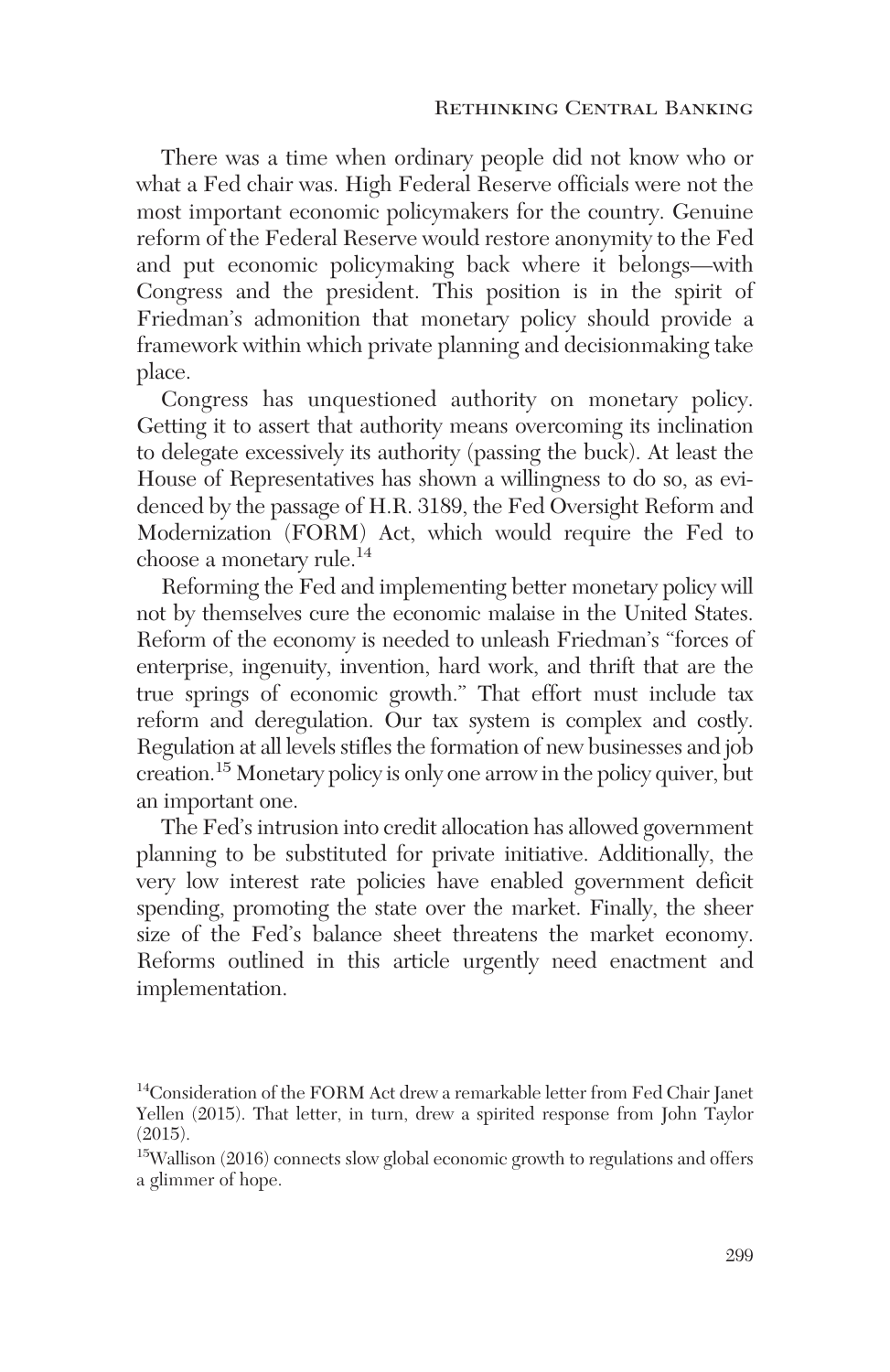## References

- Alchian, A. A. (1969) "Information Costs, Pricing and Resource Unemployment." *Economic Inquiry* 7: 109–28.
- Caldwell, B. (2004) *Hayek's Challenge: An Intellectual Biography of F. A. Hayek*. Chicago: University of Chicago Press.
- Cargill, T. F., and O'Driscoll, G. P. Jr. (2013) "Federal Reserve Independence: Reality or Myth?" *Cato Journal* 33 (3): 417–35.
- Conti-Brown, P. (2016) *The Power and Independence of the Federal Reserve*. Princeton: Princeton University Press.
- Dowd, K. ([1988] 1996) *Private Money: The Path to Monetary Stability*. Hobart Paper 112. London: Institute of Economic Affairs.
- Dowd, K., and Timberlake, R. H. Jr. (1998) *Money and the Nation State*. Oakland, Calif.: Independent Institute.
- Eichengreen, B. (2011) *Exorbitant Privilege: The Rise and Fall of the Dollar and the Future of the International Monetary System*. Oxford: Oxford University Press.
- Federal Open Market Committee (FOMC) (2014) "Policy Normalization Principles and Plans," as adopted effective September 16, 2014. Available at www.federalreserve.gov /monetarypolicy/files/FOMC\_PolicyNormalization.pdf.
- Friedman, M. (1968) "The Role of Monetary Policy." *American Economic Review* 58 (1): 1–17.

(2006) "He Has Set a Standard." *Wall Street Journal* (January 31).

- Friedman, M., and Schwartz, A. J. (1963) *A Monetary History of the United States, 1867–1960*. Princeton: Princeton University Press.
- Garrett, S. (2016) Letter to the Editor. *Wall Street Journal* (September 6): A14.
- Hayek, F. A. (1948) *Individualism and Economic Order*. Chicago: University of Chicago Press.
- Hetzel, R. L., and Leach, R. F. (2001) "The Treasury-Fed Accord: A New Narrative Account." Federal Reserve Bank Richmond *Economic Quarterly* 87 (Winter): 33–55.
- Hilsenrath, J. (2016) "Fed Stumbles Fueled Populism." *Wall Street Journal* (August 26): A1, A6.
- Hummel, J. R. (2011) "Ben Bernanke versus Milton Friedman: The Federal Reserve's Emergence as the U.S. Economy's Central Planner." *The Independent Review* 15 (Spring): 485–518.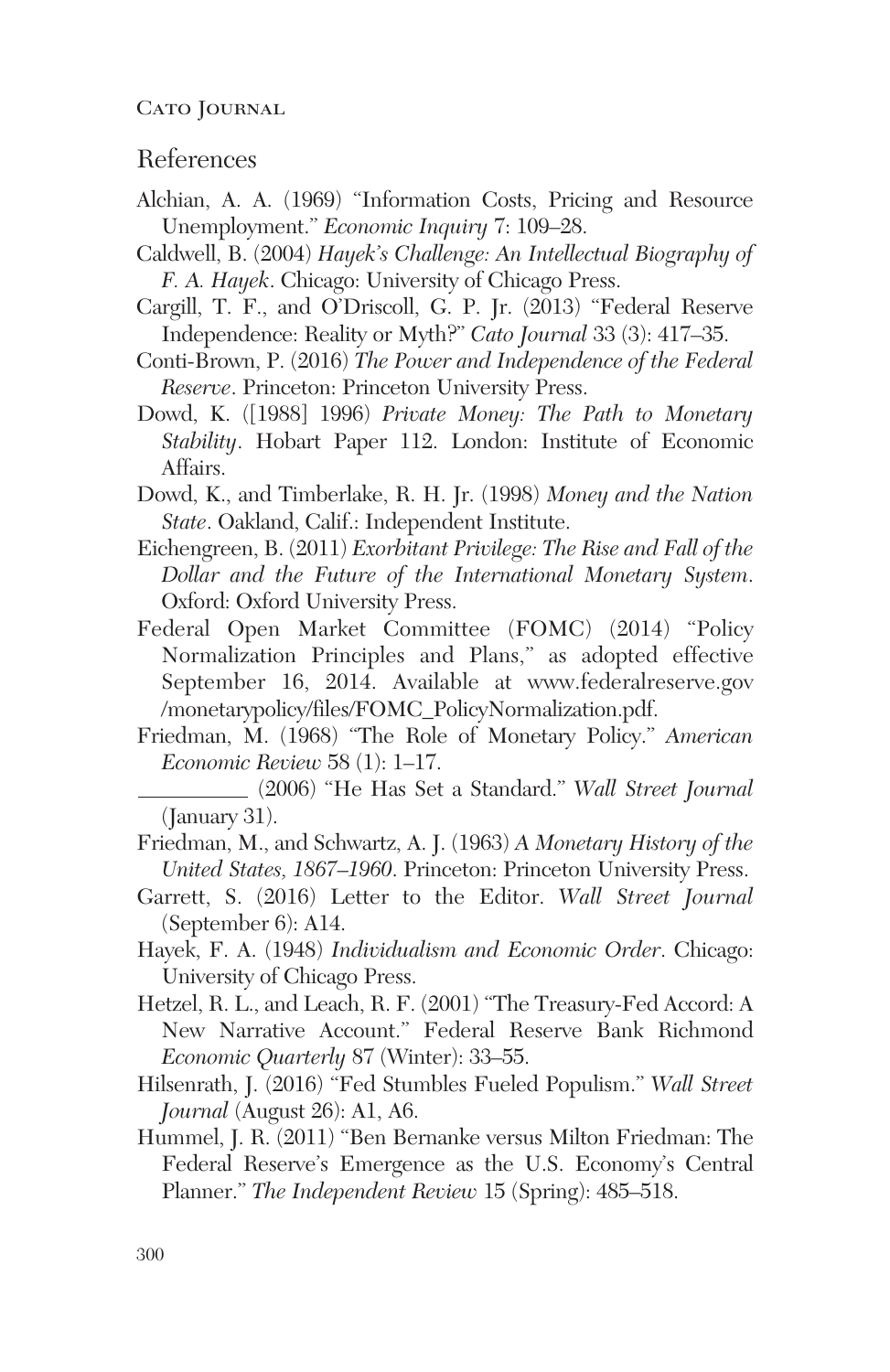Jordan, J. (2016a) "The New Monetary Framework." *Cato Journal* 36 (2): 367–83.

(2016b) "Rethinking the Monetary Transmission Mechanism." Paper prepared for the 2016 Cato Institute Monetary Conference (November 17).

- Kane, E. J. (1980) "Politics and Fed Policymaking: The More Things Change the More They Remain the Same." *Journal of Monetary Economics* 6: 199–211.
- Leijonhufvud, A. (1981) *Information and Coordination*. New York: Oxford University Press.
- Lemieux, P. (2016) "In Defense of Cash." *Library of Economics and Liberty* (October 3): www.econlib.org/library/Columns/y2016 /Lemieuxcash.html.
- Meltzer, A. H. (2015) "Karl Brunner, Scholar: An Appreciation." Paper prepared for the Swiss National Bank Conference in Honor of Karl Brunner's 100th Anniversary, September 2016.
- (2016) "Reform the Federal Reserve." *Defining Ideas* (October 12).
- Nelson, E. (2015) *Milton Friedman and Economic Debate in the United States: Book 1*, 1932–1972. Unpublished manuscript.
- O'Driscoll, G. P. Jr. (2016) "Monetary Policy and the Knowledge Policy." *Cato Journal* 36 (2): 337–52.
- Selgin, G. (2016) "New York's Bank: The National Monetary Commission and the Founding of the Fed." Cato Institute Policy Analysis No. 793 (June 21).
- Selgin, G.; Lastrapes, W.; and White, L. H. (2012) "Has the Fed Been a Failure?" *Journal of Macroeconomics* 34: 569–96.
- Smith, V. C. ([1936] 1990) *The Rationale of Central Banking*. Indianapolis: Liberty Press.
- Sowell, T. ([1980] 1996) *Knowledge and Decisions*. New York: Basic Books.
- Taylor, J. (2009) *Getting Off Track*. Stanford: Hoover Institution Press.

(2015) "The Fed's Letter to Congress and the FORM Debate." *Economics One* (November 18): https://economicsone .com/2015/11/18/the-feds-letter-to-congress-and-the-form -debate.

(2016a) Monetary Policy Homepage: http://web.stanford  $.$ edu $\sim$ johntayl/PolRulLink.htm.